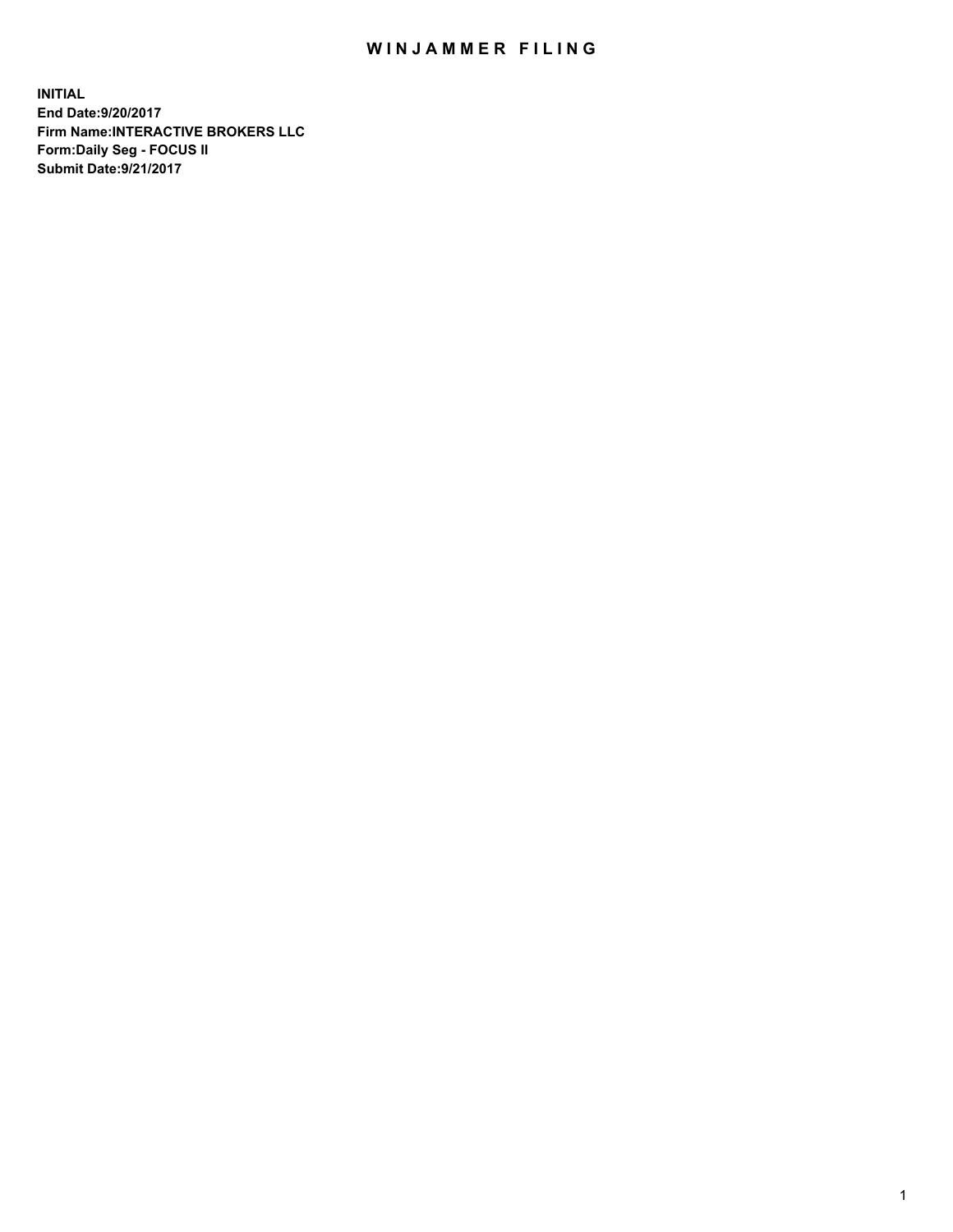## **INITIAL End Date:9/20/2017 Firm Name:INTERACTIVE BROKERS LLC Form:Daily Seg - FOCUS II Submit Date:9/21/2017 Daily Segregation - Cover Page**

| Name of Company<br><b>Contact Name</b><br><b>Contact Phone Number</b><br><b>Contact Email Address</b>                                                                                                                                                                                                                          | <b>INTERACTIVE BROKERS LLC</b><br>James Menicucci<br>203-618-8085<br>jmenicucci@interactivebrokers.c<br>om |
|--------------------------------------------------------------------------------------------------------------------------------------------------------------------------------------------------------------------------------------------------------------------------------------------------------------------------------|------------------------------------------------------------------------------------------------------------|
| FCM's Customer Segregated Funds Residual Interest Target (choose one):<br>a. Minimum dollar amount: ; or<br>b. Minimum percentage of customer segregated funds required:%; or<br>c. Dollar amount range between: and; or<br>d. Percentage range of customer segregated funds required between:% and%.                          | $\overline{\mathbf{0}}$<br>0<br>155,000,000 245,000,000<br>0 <sub>0</sub>                                  |
| FCM's Customer Secured Amount Funds Residual Interest Target (choose one):<br>a. Minimum dollar amount: ; or<br>b. Minimum percentage of customer secured funds required:%; or<br>c. Dollar amount range between: and; or<br>d. Percentage range of customer secured funds required between:% and%.                            | $\overline{\mathbf{0}}$<br>$\overline{\mathbf{0}}$<br>80,000,000 120,000,000<br>00                         |
| FCM's Cleared Swaps Customer Collateral Residual Interest Target (choose one):<br>a. Minimum dollar amount: ; or<br>b. Minimum percentage of cleared swaps customer collateral required:% ; or<br>c. Dollar amount range between: and; or<br>d. Percentage range of cleared swaps customer collateral required between:% and%. | $\overline{\mathbf{0}}$<br>$\overline{\mathbf{0}}$<br>0 <sub>0</sub><br><u>00</u>                          |

Attach supporting documents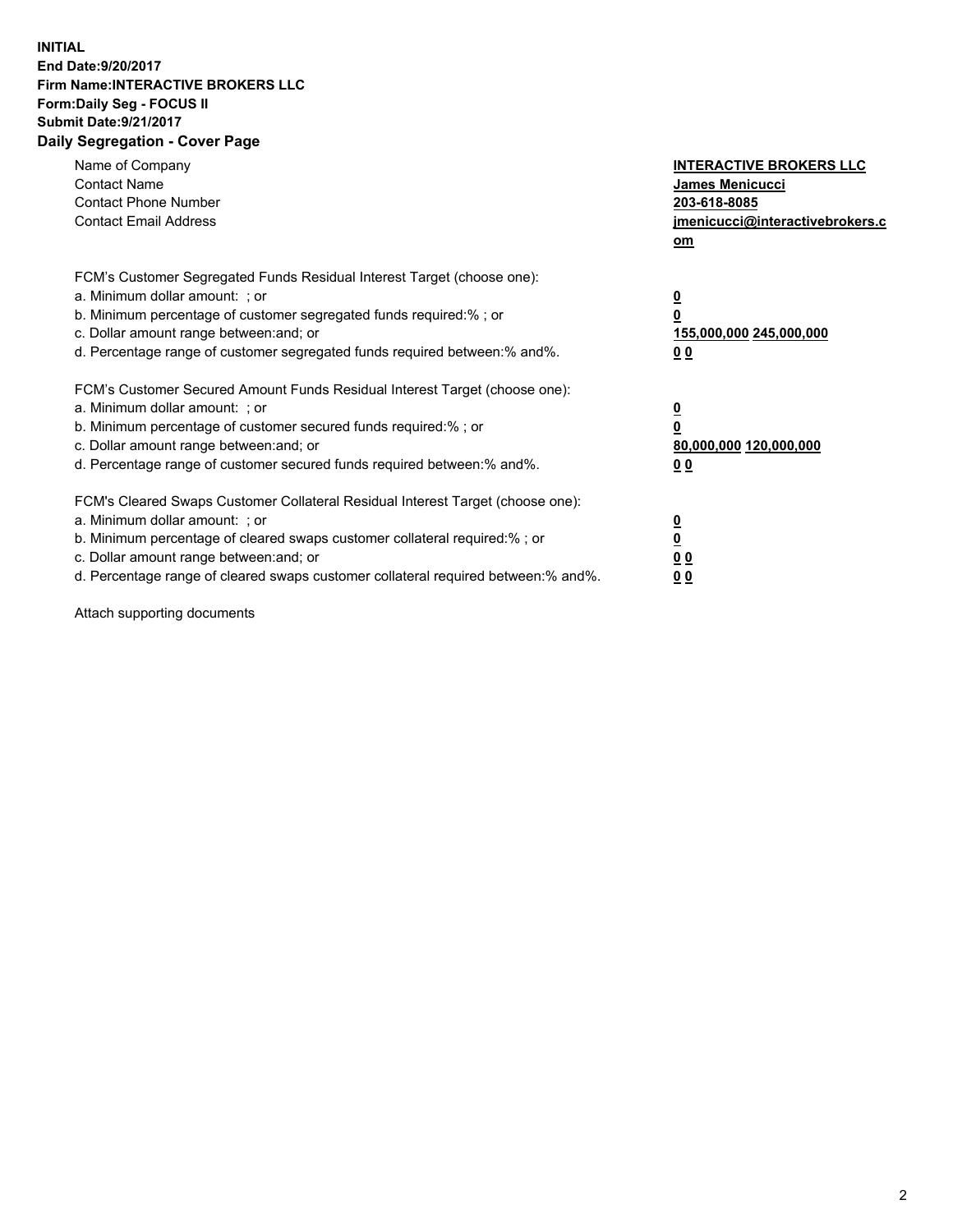## **INITIAL End Date:9/20/2017 Firm Name:INTERACTIVE BROKERS LLC Form:Daily Seg - FOCUS II Submit Date:9/21/2017**

|     | <b>Daily Segregation - Secured Amounts</b>                                                  |                                   |
|-----|---------------------------------------------------------------------------------------------|-----------------------------------|
|     | Foreign Futures and Foreign Options Secured Amounts                                         |                                   |
|     | Amount required to be set aside pursuant to law, rule or regulation of a foreign            | $0$ [7305]                        |
|     | government or a rule of a self-regulatory organization authorized thereunder                |                                   |
| 1.  | Net ledger balance - Foreign Futures and Foreign Option Trading - All Customers             |                                   |
|     | A. Cash                                                                                     | 384,657,326 [7315]                |
|     | B. Securities (at market)                                                                   | 0 [7317]                          |
| 2.  | Net unrealized profit (loss) in open futures contracts traded on a foreign board of trade   | 2,052,248 [7325]                  |
| 3.  | Exchange traded options                                                                     |                                   |
|     | a. Market value of open option contracts purchased on a foreign board of trade              | <b>76,013</b> [7335]              |
|     | b. Market value of open contracts granted (sold) on a foreign board of trade                | -100,456 [7337]                   |
| 4.  | Net equity (deficit) (add lines 1. 2. and 3.)                                               | 386,685,131 [7345]                |
| 5.  | Account liquidating to a deficit and account with a debit balances - gross amount           | <b>2,336</b> [7351]               |
|     | Less: amount offset by customer owned securities                                            | 0 [7352] 2,336 [7354]             |
| 6.  | Amount required to be set aside as the secured amount - Net Liquidating Equity              | 386,687,467 [7355]                |
|     | Method (add lines 4 and 5)                                                                  |                                   |
| 7.  | Greater of amount required to be set aside pursuant to foreign jurisdiction (above) or line | 386,687,467 [7360]                |
|     | 6.                                                                                          |                                   |
|     | FUNDS DEPOSITED IN SEPARATE REGULATION 30.7 ACCOUNTS                                        |                                   |
| 1.  | Cash in banks                                                                               |                                   |
|     | A. Banks located in the United States                                                       | 102,303,989 [7500]                |
|     | B. Other banks qualified under Regulation 30.7                                              | 0 [7520] 102,303,989 [7530]       |
| 2.  | Securities                                                                                  |                                   |
|     | A. In safekeeping with banks located in the United States                                   | 343,867,695 [7540]                |
|     | B. In safekeeping with other banks qualified under Regulation 30.7                          | 0 [7560] 343,867,695 [7570]       |
| 3.  | Equities with registered futures commission merchants                                       |                                   |
|     | A. Cash                                                                                     | $0$ [7580]                        |
|     | <b>B.</b> Securities                                                                        | $0$ [7590]                        |
|     | C. Unrealized gain (loss) on open futures contracts<br>D. Value of long option contracts    | 0 [7600]<br>$0$ [7610]            |
|     | E. Value of short option contracts                                                          | 0 [7615] 0 [7620]                 |
| 4.  | Amounts held by clearing organizations of foreign boards of trade                           |                                   |
|     | A. Cash                                                                                     | $0$ [7640]                        |
|     | <b>B.</b> Securities                                                                        | <u>0</u> [7650]                   |
|     | C. Amount due to (from) clearing organization - daily variation                             | 0 [7660]                          |
|     | D. Value of long option contracts                                                           | $0$ [7670]                        |
|     | E. Value of short option contracts                                                          | 0 [7675] 0 [7680]                 |
| 5.  | Amounts held by members of foreign boards of trade                                          |                                   |
|     | A. Cash                                                                                     | 74,972,365 [7700]                 |
|     | <b>B.</b> Securities                                                                        | $0$ [7710]                        |
|     | C. Unrealized gain (loss) on open futures contracts                                         | 1,914,565 [7720]                  |
|     | D. Value of long option contracts                                                           | 76,013 [7730]                     |
|     | E. Value of short option contracts                                                          | -100,456 [7735] 76,862,487 [7740] |
| 6.  | Amounts with other depositories designated by a foreign board of trade                      | 0 [7760]                          |
| 7.  | Segregated funds on hand                                                                    | $0$ [7765]                        |
| 8.  | Total funds in separate section 30.7 accounts                                               | 523,034,171 [7770]                |
| 9.  | Excess (deficiency) Set Aside for Secured Amount (subtract line 7 Secured Statement         | 136,346,704 [7380]                |
|     | Page 1 from Line 8)                                                                         |                                   |
| 10. | Management Target Amount for Excess funds in separate section 30.7 accounts                 | 80,000,000 [7780]                 |
| 11. | Excess (deficiency) funds in separate 30.7 accounts over (under) Management Target          | 56,346,704 [7785]                 |
|     |                                                                                             |                                   |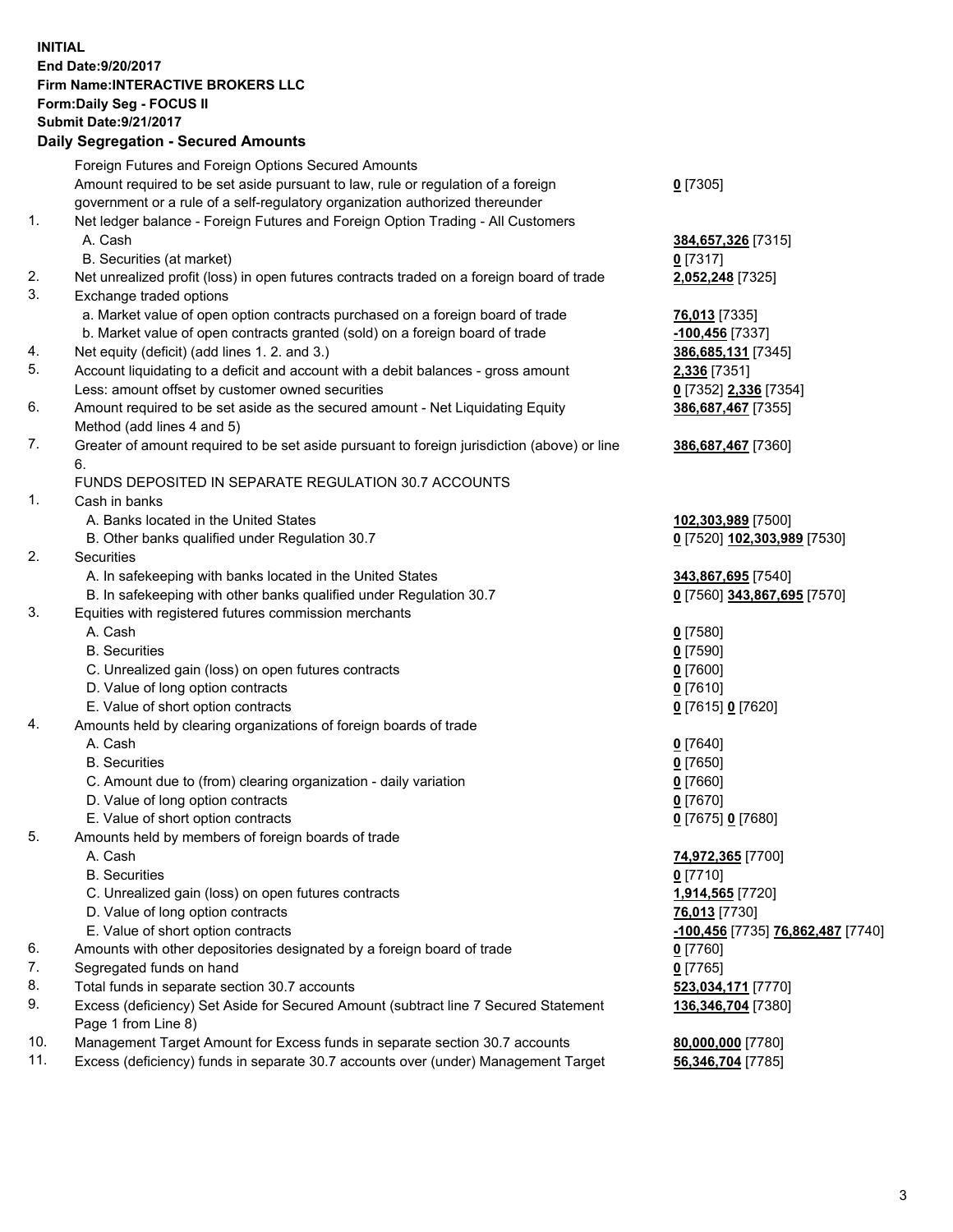**INITIAL End Date:9/20/2017 Firm Name:INTERACTIVE BROKERS LLC Form:Daily Seg - FOCUS II Submit Date:9/21/2017 Daily Segregation - Segregation Statement** SEGREGATION REQUIREMENTS(Section 4d(2) of the CEAct) 1. Net ledger balance A. Cash **4,618,692,739** [7010] B. Securities (at market) **0** [7020] 2. Net unrealized profit (loss) in open futures contracts traded on a contract market **-70,035,991** [7030] 3. Exchange traded options A. Add market value of open option contracts purchased on a contract market **97,637,898** [7032] B. Deduct market value of open option contracts granted (sold) on a contract market **-206,908,441** [7033] 4. Net equity (deficit) (add lines 1, 2 and 3) **4,439,386,205** [7040] 5. Accounts liquidating to a deficit and accounts with debit balances - gross amount **209,218** [7045] Less: amount offset by customer securities **0** [7047] **209,218** [7050] 6. Amount required to be segregated (add lines 4 and 5) **4,439,595,423** [7060] FUNDS IN SEGREGATED ACCOUNTS 7. Deposited in segregated funds bank accounts A. Cash **1,066,670,919** [7070] B. Securities representing investments of customers' funds (at market) **2,374,294,565** [7080] C. Securities held for particular customers or option customers in lieu of cash (at market) **0** [7090] 8. Margins on deposit with derivatives clearing organizations of contract markets A. Cash **518,673,178** [7100] B. Securities representing investments of customers' funds (at market) **795,910,611** [7110] C. Securities held for particular customers or option customers in lieu of cash (at market) **0** [7120] 9. Net settlement from (to) derivatives clearing organizations of contract markets **-3,970,372** [7130] 10. Exchange traded options A. Value of open long option contracts **97,637,462** [7132] B. Value of open short option contracts **-206,888,802** [7133] 11. Net equities with other FCMs A. Net liquidating equity **0** [7140] B. Securities representing investments of customers' funds (at market) **0** [7160] C. Securities held for particular customers or option customers in lieu of cash (at market) **0** [7170] 12. Segregated funds on hand **0** [7150] 13. Total amount in segregation (add lines 7 through 12) **4,642,327,561** [7180] 14. Excess (deficiency) funds in segregation (subtract line 6 from line 13) **202,732,138** [7190] 15. Management Target Amount for Excess funds in segregation **155,000,000** [7194] 16. Excess (deficiency) funds in segregation over (under) Management Target Amount **47,732,138** [7198]

Excess